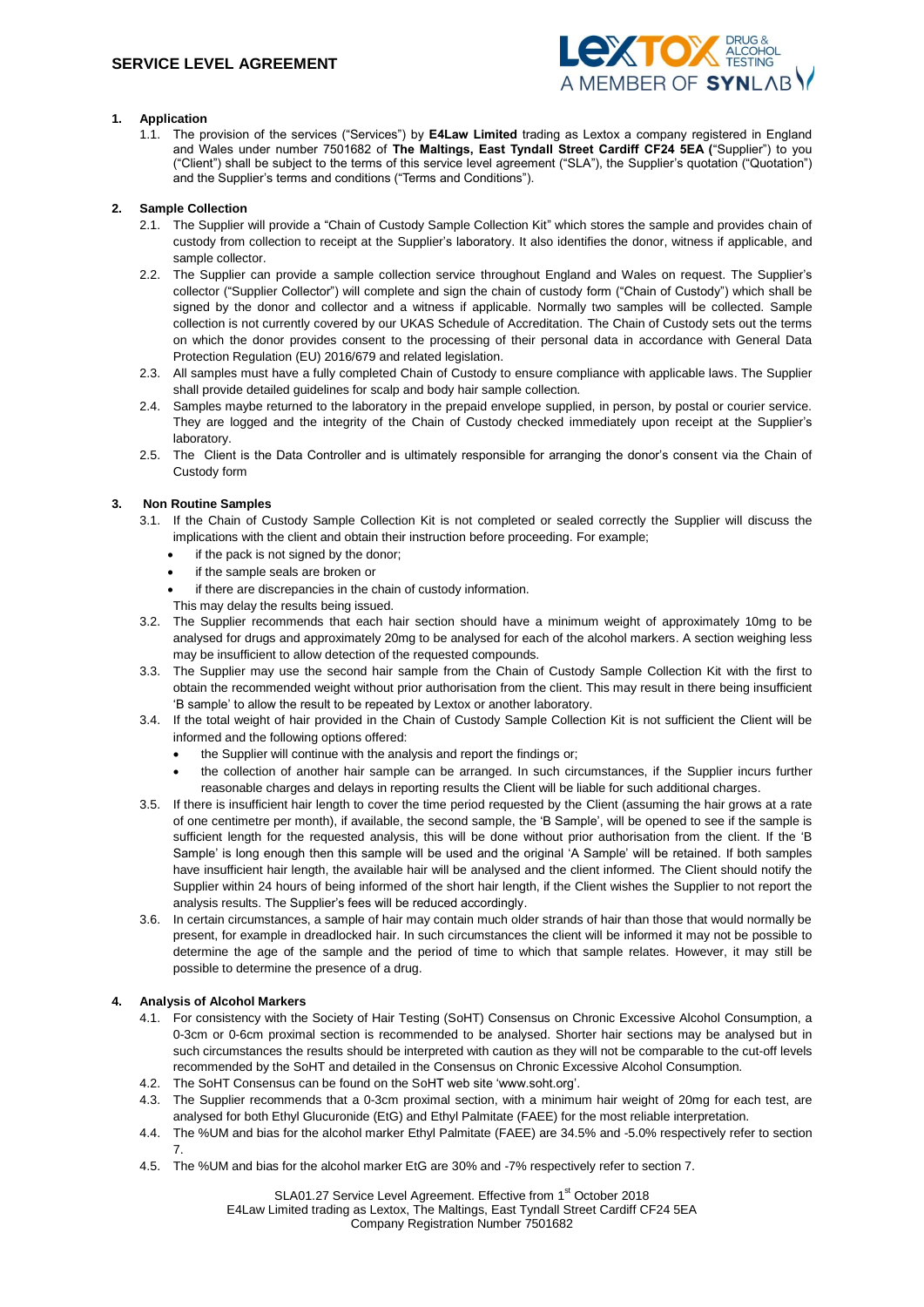

- 4.6. If the concentration is less than the reporting cut-off for Ethyl Glucuronide or Ethyl Palmitate (FAEE), then 'Not Detected' will be reported, otherwise the concentration in pg/mg for Ethyl Glucuronide and ng/mg for Ethyl Palmitate (FAEE) will be reported
- 4.7. This is summarised in the table below;

| Compound                            | <b>SoHT Cut-off</b>                | <b>Lextox Reporting Cut-off</b>    |
|-------------------------------------|------------------------------------|------------------------------------|
| Ethyl Glucuronide                   | 30.0 <sub>pg</sub> / <sub>mg</sub> | 30.0 <sub>pg</sub> / <sub>mg</sub> |
| Ethyl Palmitate (FAEE)<br>$(0-3cm)$ | $0.35ng$ /mg                       | $0.35ng$ /mg                       |
| Ethyl Palmitate (FAEE)<br>$(0-6cm)$ | $0.45$ ng/mg                       | $0.45$ ng/mg                       |

- 4.8. If scalp hair samples are received with lengths less than 3cm we will use a graduated reporting cut-off scheme to take into account the empirical findings that EtG levels generally increase in hair closer to the scalp, whereas Ethyl Palmitate (FAEE) levels generally decrease in hair closer to the scalp. For example, if 2cm of hair is supplied a cutoff of 45pg/mg will be applied for EtG, and a cut-off of 0.32ng/mg will be applied for Ethyl Palmitate (FAEE). For samples that measure between 3 and 6 cm in length a graduated scale for Ethyl Palmitate (FAEE) will also be applied.
- 4.9. Samples shorter than 1cm will not be analysed.
- 4.10. The use of cosmetic hair treatments such as hair dyes and bleaches can lead to a significant decrease in the level of EtG detected, whereas the use of products containing ethanol (ethyl alcohol) could elevate the level of Ethyl Palmitate (FAEE) detected.
- 4.11. The Supplier will analyse body hair samples for evidence of the alcohol markers EtG and Ethyl Palmitate (FAEE); however, we will only analyse samples collected from the chest, arm or leg. The Supplier recommends that a minimum hair weight of 20mg for each test is analysed for both Ethyl Glucuronide (EtG) and Ethyl Palmitate (FAEE). The cut-offs applied to all body hair samples, irrespective of their length, are 30pg/mg for EtG and 0.35ng/mg for Ethyl Palmitate (FAEE).

## **5. Sample Testing**

- 5.1. All samples are analysed either by LC-MS/MS (Liquid Chromatography with Mass Spectrometry and Mass Spectrometry) or GC-MS/MS (Gas Chromatography with Mass Spectrometry and Mass Spectrometry) so as to provide a quantitative result.
- 5.2. The analysis result for each drug/metabolite is reported as 'Not Detected' if it is below the corresponding Reporting Cut Off as listed in Table 1. If the result is on or above the Reporting Cut Off and meets all other analytical and reporting criteria the quantity detected per milligram of hair is stated on the Certificate of Analysis or in the Expert Report.
- 5.3. Some compounds, which are not critical to the interpretation of the result, will not be reported if they fail any analytical or reporting criteria. All other compounds, critical to the interpretation, will be reported. All results will be reported as ng/mg apart from Ethyl Glucuronide which will be reported in pg/mg.
- 5.4. In the case of benzoylecgonine, as this metabolite is a hydrolysis product i.e. can be produced externally then a BZE/cocaine ratio of 5% will be applied. If the benzoylecgonine falls below the 5% ratio it will be reported as 'Not Detected'.
- 5.5. Donors who are aged 12 or under will be classified as a 'child' and the wash samples will be routinely analysed for the requested drugs and reported. The Reporting Cut Off levels will be applied and any drug/metabolite requested that is on or above the Reporting Cut Off level will be reported with a concentration value. Any drug/metabolite requested that falls below the Reporting Cut Off level but above the lowest calibrator for that run will be reported as 'Present'.

## **6. Sample Reporting**

- 6.1. All individual sample results are reviewed by experienced scientific staff before results are reported. Any report from the Supplier will only contain the results of testing in respect of the drug or drug groups requested by the Client.
- 6.2. All reported results will receive either a Certificate of Analysis or an Expert Report. The Certificate of Analysis will be accompanied by a covering letter summarising the results. The Certificate of Analysis will include the following items:
	- Donor Name, Date of Birth and Gender;
	- Unique Sample Number;
	- Collection Date;
	- Client Name and Address, Reference and/or Account Reference;
	- Sample Type;
	- Hair Section Length and Corresponding Approximate Time Period if applicable; and
	- Testing Method and Results.
- 6.3. The Supplier may, subject to an additional charge payable by the Client, provide a detailed Expert Report on the results for presentation to Court if requested by the Client.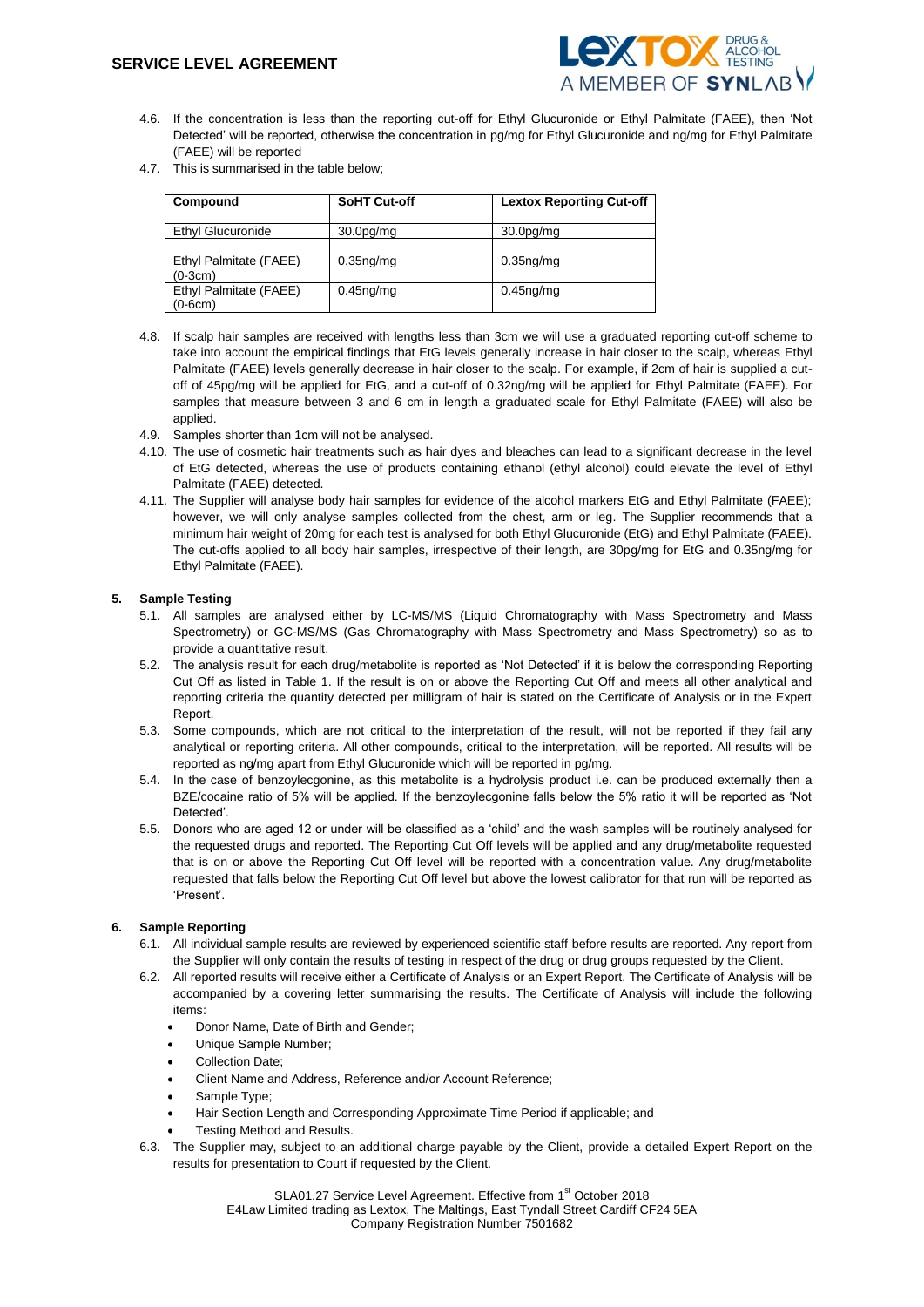

- 6.4. The Supplier monitors its reporting times and endeavours to report all results within approximately five working days from satisfactory receipt of the sample at its laboratory. The Supplier's current delivery time for results and reports is 4 working days from satisfactory receipt of the sample at its laboratory. If the results are to be presented to Court, we recommend the Client ensures the sample is received by the Supplier at the laboratory at least 10 working days before the Court date.
- 6.5. Metabolites are produced by the body when a drug is ingested and metabolised (broken-down), and traces of the metabolites are deposited in the hair shaft in the same way as the parent drug. Drug use will only be stated in an Expert Report where there is the presence of metabolites, whereas the detection of the parent drug only allows a statement of positive association with the drug, which may include the use. This will be the case for delta-9-THC, cocaine, MDMA, heroin, diazepam, methadone and buprenorphine.
- 6.6. The Supplier will display all numerical values to three significant figures or the appropriate number of decimal places
- 6.7. Opinions and interpretations, and sample collections are not currently covered under the company's ISO 17025 Scope of Accreditation.

## **7. Uncertainty of Measurement (%UM) and Bias**

7.1. The Supplier measures the Uncertainty of Measurement (%UM) and bias of analytical methods it uses. The %UM and bias indicate the variability of the analytical test and indicate the range of values within which the true value will be found. The Supplier estimates the Uncertainty of Measurement using a standard uncertainty multiplied by a coverage factor of K=2, resulting in a confidence level of 95%. Where possible the %UM will be calculated using an incurred sample as this will include variations due to extraction from the hair matrix. For some drugs the uncertainty associated with hair extraction is not possible to measure. In these cases a correction will be made based on the results of participation in external proficiency testing schemes. The levels of drugs, metabolites and alcohol markers reported are the actual values obtained and do not factor in the %UM.

## **8. Fitness for Purpose**

- 8.1. All analytical methods are fully validated in-line with our ISO 17025 accredited quality management systems to accurately identify and quantify any target compound to a level of detection required to show evidence of drug use in hair samples.
- 8.2. There are a number of factors (pre-analytical and analytical) that can affect the results and sometimes their interpretation. Examples of pre-analytical factors that can affect the levels of drugs or metabolites detected in hair are:
	- Individual person to person variations in metabolism;
	- Hair collection timing and technique will affect estimated time ranges;
	- Use of chemical treatments such as dyes, bleaches and in some cases regular shampooing can reduce the level detected; or
	- The biology of the hair, i.e. the natural variations in hair growth.
- 8.3. Analytical factors may include:
	- Variables associated with reference standard manufacture; or
	- Laboratory measuring equipment and instruments.
- 8.4. Due to the pre-analytical factors, when a hair sample is sub-divided or a different hair sample is taken from the same donor covering the same time period, the Supplier cannot quarantee that the result obtained from the retested sample will be within the estimated uncertainty of measurement when compared with the original result.

#### **9. Retention of Records and Samples**

- 9.1. Processed hair extracts will be stored for up to one year after receipt. Due to previously mentioned pre-analytical factors and the unknown stability of the extracts, the Supplier cannot quarantee that results obtained from the reanalysis of extracts will not differ from original results.
- 9.2. Records pertaining to a sample will be retained for at least six years and maybe destroyed thereafter without further reference to the Client.
- 9.3. Any remaining hair samples will be retained for 30 days from issue of the analysis results after which they may be destroyed or anonymised and used for research.

## **10. Disclosure of Information to the Donor, other Parties and the Court**

- 10.1. If a donor, opposing solicitor or any other parties, requests disclosure of their result, the Supplier will firstly contact the Client. If the Client does not agree (in writing) with the results being released then the Supplier will not release any information unless the donor submits a formal written Data Subject Access Request which the Suppliers will respond to in accordance with the General Data Protection Regulation (EU) 2016/679 and ICO Guidance.
- 10.2. In some cases, the analysis performed may identify multiple compounds including the unconfirmed presence of analytes not requested by the Client. These results will not be disclosed to the Client, but will be disclosed if requested by the Court and the corresponding fee charged for any additional work.
- 10.3. The table below details the assays available using either LC-MS/MS or GC-MS/MS, showing cut-offs, estimated uncertainty and bias measured using where possible incurred hair from external proficiency test schemes or inhouse produced incurred samples.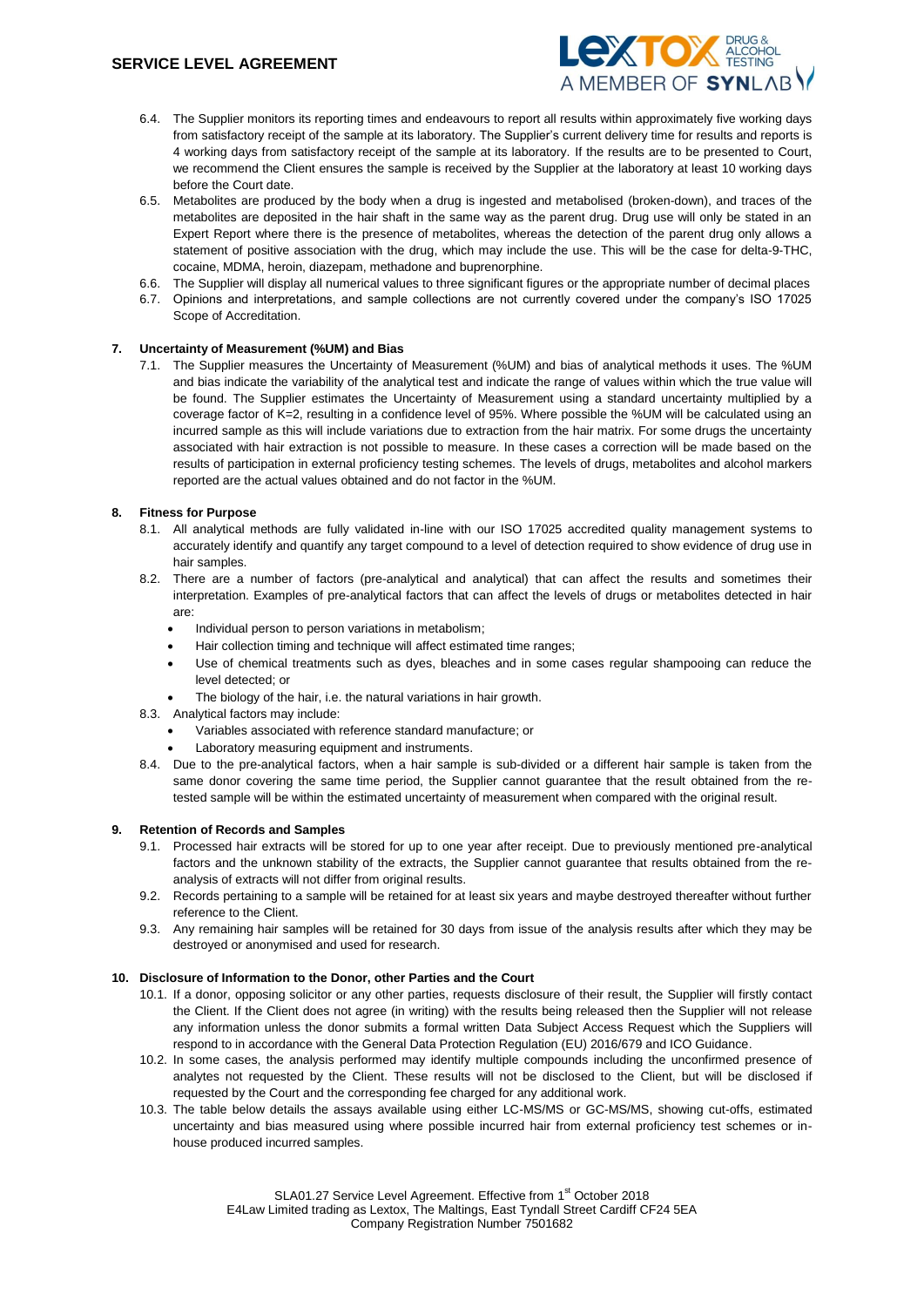

**Table 1 Drugs**

| Drug/metabolite                             | <b>Method</b> | <b>Reporting Cut-</b><br>Off Assuming<br>10mg of hair<br>(ng/mg) | <b>Estimated</b><br>Uncertainty of<br>Measurement $(±$<br>%) | Experimental<br><b>Bias</b><br><b>Measurement</b> |
|---------------------------------------------|---------------|------------------------------------------------------------------|--------------------------------------------------------------|---------------------------------------------------|
| <b>Amphetamine Group</b>                    |               |                                                                  |                                                              |                                                   |
| Amphetamine**                               | LC-MS/MS      | $0.2*$                                                           | 36.0%                                                        | $+1.4%$                                           |
| <b>Methamphetamine Group</b>                |               |                                                                  |                                                              |                                                   |
| Methylenedioxyamphetamine (MDA)             | LC-MS/MS      | $0.2*$                                                           | $\mathbf{r}$                                                 | $\blacksquare$                                    |
| Methylenedioxymethylamphetamine<br>(MDMA)** | LC-MS/MS      | $0.2*$                                                           | 40.0%                                                        | $+4.0%$                                           |
| Methamphetamine                             | LC-MS/MS      | $0.2*$                                                           | $\blacksquare$                                               | $\blacksquare$                                    |
| <b>Benzodiazepine Group</b>                 |               |                                                                  |                                                              |                                                   |
| Desmethyldiazepam**                         | LC-MS/MS      | 0.04                                                             | 28.3%                                                        | $+2.0%$                                           |
| Diazepam**                                  | LC-MS/MS      | 0.04                                                             | 28.6%                                                        | $+3.3%$                                           |
| Oxazepam                                    | LC-MS/MS      | 0.2 <sub>0</sub>                                                 |                                                              |                                                   |
| Temazepam                                   | LC-MS/MS      | 0.2                                                              | $\blacksquare$                                               | $\overline{\phantom{a}}$                          |
| Nitrazepam                                  | LC-MS/MS      | 0.04                                                             | $\blacksquare$                                               | $\blacksquare$                                    |
| Flunitrazepam                               | LC-MS/MS      | 0.04                                                             | $\mathbf{r}$                                                 | $\mathbf{r}$                                      |
| <b>Buprenorphine Group</b>                  |               |                                                                  |                                                              |                                                   |
| <b>Buprenorphine</b>                        | LC-MS/MS      | 0.05                                                             | $\blacksquare$                                               | $\mathbf{r}$                                      |
| Norbuprenorphine                            | LC-MS/MS      | 0.05                                                             | $\blacksquare$                                               | $\blacksquare$                                    |
| <b>Cocaine Group</b>                        |               |                                                                  |                                                              |                                                   |
| <b>AEME</b>                                 | LC-MS/MS      | 0.2                                                              | $\mathbf{r}$                                                 | $\blacksquare$                                    |
| Benzoylecgonine**                           | LC-MS/MS      | $0.05*$                                                          | 34.0%                                                        | $-10.7%$                                          |
| Cocaethylene                                | LC-MS/MS      | $0.05*$                                                          | $\blacksquare$                                               | $\blacksquare$                                    |
| Cocaine**                                   | LC-MS/MS      | $0.5*$                                                           | 35.0%                                                        | $-16.7%$                                          |
| <b>Norcocaine</b>                           | LC-MS/MS      | 0.05                                                             | $\blacksquare$                                               | $\mathbf{r}$                                      |
| <b>New Psychoactive Substances</b>          |               |                                                                  |                                                              |                                                   |
| Benzylpiperazine                            | LC-MS/MS      | 0.02                                                             | $\blacksquare$                                               | $\blacksquare$                                    |
| Hordenine                                   | LC-MS/MS      | 0.02                                                             | $\blacksquare$                                               | $\sim$                                            |
| Methylbenzylpiperazine                      | LC-MS/MS      | 0.02                                                             | $\blacksquare$                                               | $\blacksquare$                                    |
| Methcathinone                               | LC-MS/MS      | 0.02                                                             | $\blacksquare$                                               | $\blacksquare$                                    |
| Methiopropamine                             | LC-MS/MS      | 0.02                                                             | $\blacksquare$                                               | $\blacksquare$                                    |
| N-Methylphenethylamine                      | LC-MS/MS      | 0.02                                                             | $\blacksquare$                                               | $\blacksquare$                                    |
| 2-Aminoindane                               | LC-MS/MS      | 0.02                                                             | $\blacksquare$                                               | $\blacksquare$                                    |
| <b>Methylone</b>                            | LC-MS/MS      | 0.02                                                             | $\blacksquare$                                               | $\blacksquare$                                    |
| 1,4 Florophenyl piperazine                  | LC-MS/MS      | 0.02                                                             | $\omega$                                                     | $\blacksquare$                                    |
| Dimethylcathinone                           | LC-MS/MS      | 0.02                                                             | $\blacksquare$                                               | $\blacksquare$                                    |
| Ethylone                                    | LC-MS/MS      | 0.02                                                             | $\blacksquare$                                               | $\blacksquare$                                    |
| 4-Fluroamphetamine                          | LC-MS/MS      | 0.02                                                             | $\blacksquare$                                               | $\blacksquare$                                    |

SLA01.27 Service Level Agreement. Effective from 1<sup>st</sup> October 2018 E4Law Limited trading as Lextox, The Maltings, East Tyndall Street Cardiff CF24 5EA Company Registration Number 7501682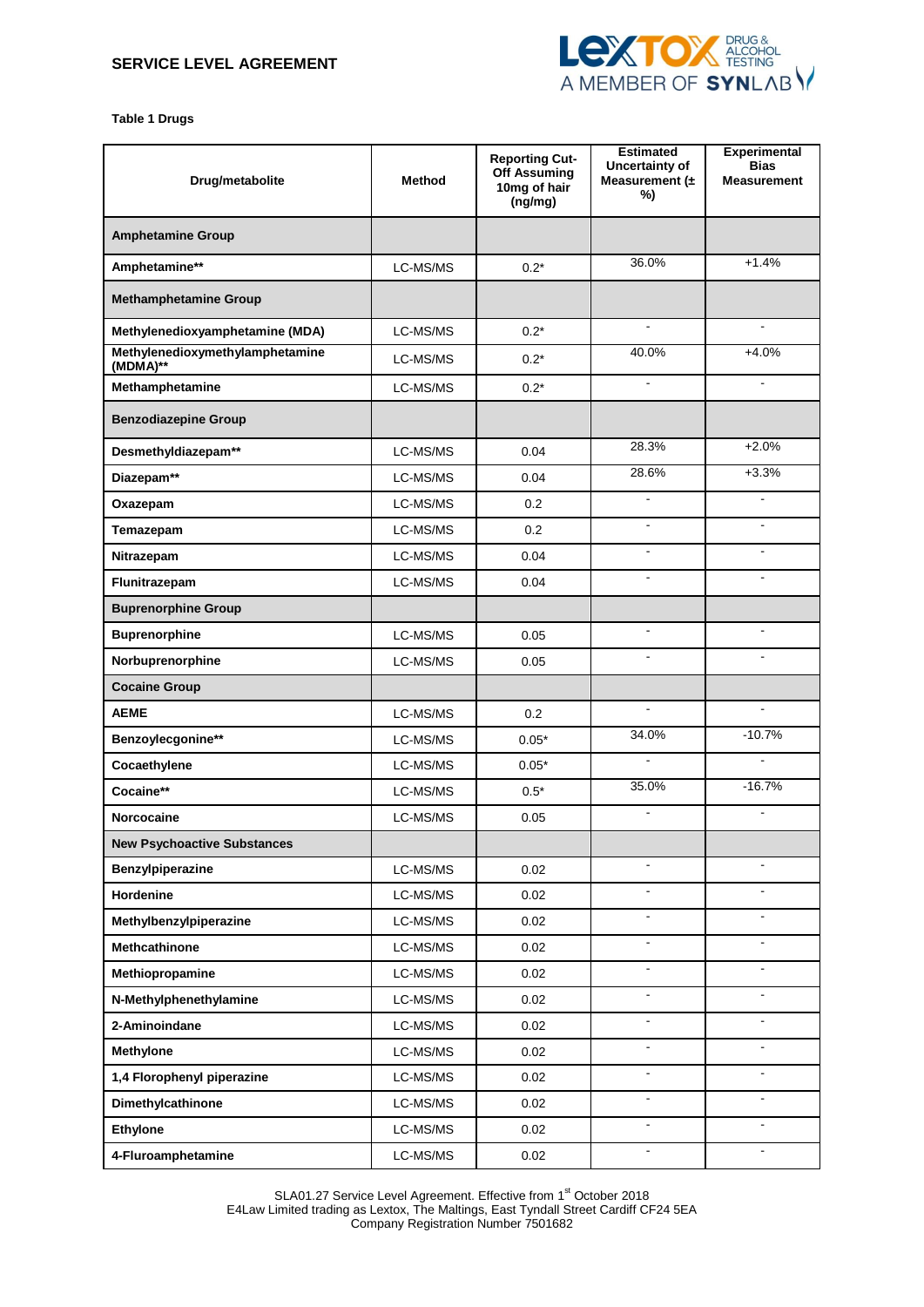# **SERVICE LEVEL AGREEMENT**



| Drug/metabolite                   | <b>Method</b> | <b>Reporting Cut-</b><br><b>Off Assuming</b><br>10mg of hair<br>(ng/mg) | <b>Estimated</b><br>Uncertainty of<br>Measurement $(±$<br>%) | <b>Experimental</b><br><b>Bias</b><br><b>Measurement</b> |
|-----------------------------------|---------------|-------------------------------------------------------------------------|--------------------------------------------------------------|----------------------------------------------------------|
| 5-APDB                            | LC-MS/MS      | 0.02                                                                    | $\blacksquare$                                               | $\blacksquare$                                           |
| <b>Buphedrone</b>                 | LC-MS/MS      | 0.02                                                                    |                                                              |                                                          |
| p-methoxyamphetamine (PMA)        | LC-MS/MS      | 0.02                                                                    |                                                              |                                                          |
| <b>Butylone</b>                   | LC-MS/MS      | 0.02                                                                    | $\blacksquare$                                               | ÷.                                                       |
| <b>MDAT</b>                       | LC-MS/MS      | 0.02                                                                    | $\blacksquare$                                               | $\blacksquare$                                           |
| p-methoxymethamphetamine (PMMA)   | LC-MS/MS      | 0.02                                                                    | ÷,                                                           | $\overline{a}$                                           |
| <b>Dimethocaine</b>               | LC-MS/MS      | 0.02                                                                    |                                                              |                                                          |
| <b>MDPBP</b>                      | LC-MS/MS      | 0.02                                                                    | $\blacksquare$                                               |                                                          |
| Methylethcathinone                | LC-MS/MS      | 0.02                                                                    | $\blacksquare$                                               | $\overline{a}$                                           |
| 6-APB                             | LC-MS/MS      | 0.02                                                                    | $\overline{a}$                                               | $\overline{a}$                                           |
| 5-APB                             | LC-MS/MS      | 0.02                                                                    | $\blacksquare$                                               | $\blacksquare$                                           |
| Pentylone                         | LC-MS/MS      | 0.02                                                                    | ÷,                                                           | $\overline{a}$                                           |
| ortho-Chlorophenylpiperazine      | LC-MS/MS      | 0.02                                                                    | ä,                                                           | $\overline{a}$                                           |
| <b>Methoxetamine</b>              | LC-MS/MS      | 0.02                                                                    | $\blacksquare$                                               | $\blacksquare$                                           |
| <b>MPBP</b>                       | LC-MS/MS      | 0.02                                                                    | $\blacksquare$                                               | $\overline{a}$                                           |
| 3,4-Dimethylmethcathinone         | LC-MS/MS      | 0.02                                                                    | ÷                                                            | ÷                                                        |
| Methylenedioxypyrovalerone (MDPV) | LC-MS/MS      | 0.02                                                                    |                                                              |                                                          |
| 5-MeO-DALT                        | LC-MS/MS      | 0.02                                                                    | ÷,                                                           | $\overline{a}$                                           |
| 5-lodo-2-aminoindane              | LC-MS/MS      | 0.02                                                                    | $\blacksquare$                                               | ÷                                                        |
| Trifluoromethylphenylpiperazine   | LC-MS/MS      | 0.02                                                                    | $\blacksquare$                                               | $\blacksquare$                                           |
| Camfetamine                       | LC-MS/MS      | 0.02                                                                    | ÷                                                            |                                                          |
| 4-Methoxyphencyclidine            | LC-MS/MS      | 0.02                                                                    | $\overline{a}$                                               | $\overline{a}$                                           |
| <b>Benzedrone</b>                 | LC-MS/MS      | 0.02                                                                    | $\blacksquare$                                               | $\blacksquare$                                           |
| 2-Diphenylmethylpiperidine        | LC-MS/MS      | 0.02                                                                    | $\blacksquare$                                               | $\blacksquare$                                           |
| Naphyrone                         | LC-MS/MS      | 0.02                                                                    |                                                              |                                                          |
| <b>Diclofensine</b>               | LC-MS/MS      | 0.02                                                                    |                                                              |                                                          |
| <b>Methadone Group</b>            |               |                                                                         |                                                              |                                                          |
| <b>EDDP</b>                       | LC-MS/MS      | 0.2                                                                     | $\omega$                                                     | $\mathbf{r}$                                             |
| Methadone**                       | LC-MS/MS      | 0.2                                                                     | 30.4%                                                        | $+8.7%$                                                  |
| <b>Opiate Group</b>               |               |                                                                         |                                                              |                                                          |
| 6-Monoacetylmorphine (6 MAM)**    | LC-MS/MS      | $0.2*$                                                                  | 35.0%                                                        | $-14.7%$                                                 |
| Codeine**                         | LC-MS/MS      | $0.2*$                                                                  | 34.8%                                                        | $+31.2%$                                                 |
| Dihydrocodeine**                  | LC-MS/MS      | $0.2*$                                                                  | 43.2%                                                        | $+7.3%$                                                  |
| Morphine**                        | LC-MS/MS      | $0.2^{\star}$                                                           | 35.0%                                                        | $+11.3%$                                                 |